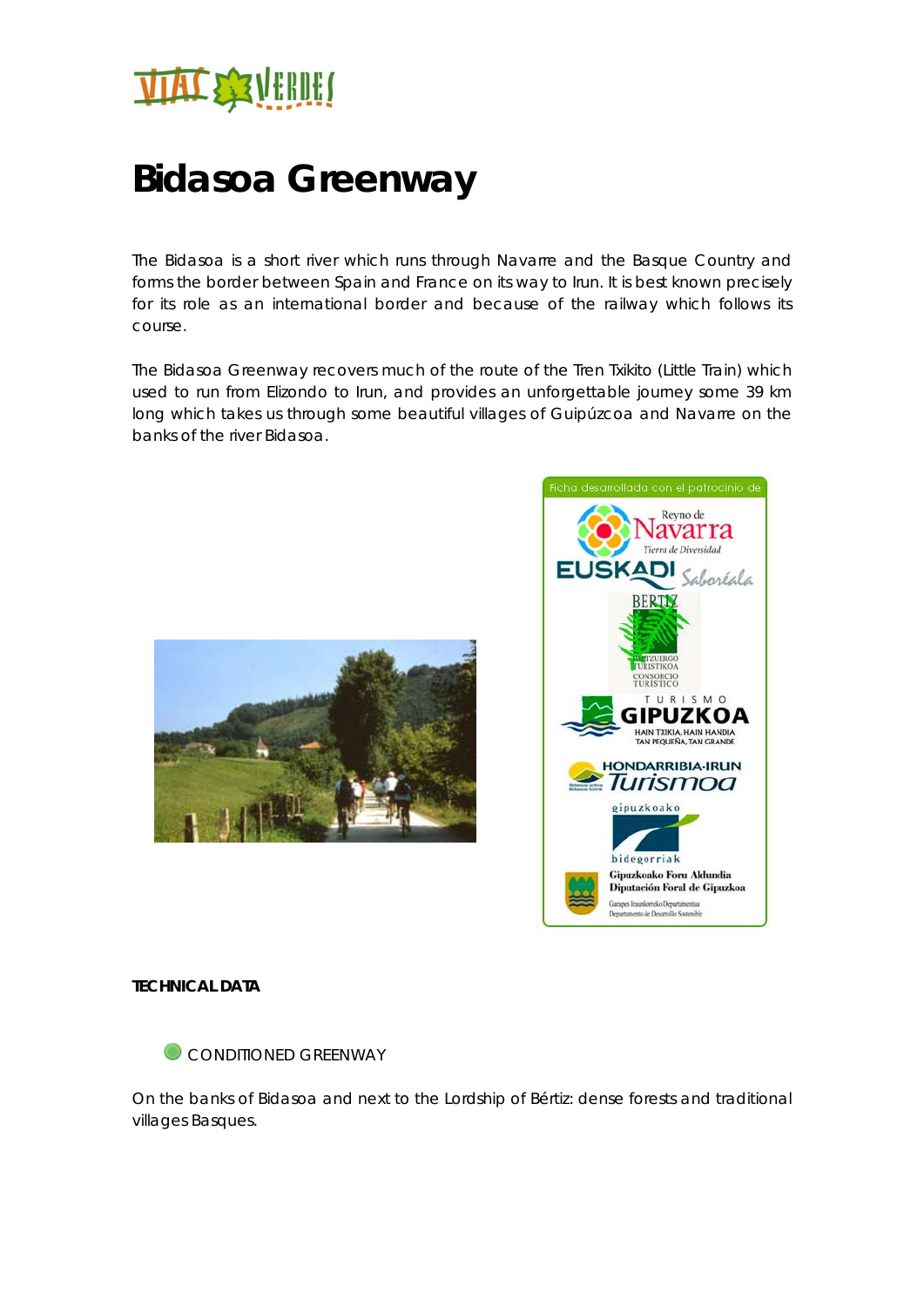# **TIAT & SA'A HAVAHI (**



## **LOCATION**

BetweenLegasa Bertizana (Navarra) and Behobia. Irún (Gipuzkoa) NAVARRA-PAÍS VASCO

**Length:** 39 km



\*Legasa-Sunbilla (9,3 Km): suitable Sunbilla-Lesaka (13 Km): suitable with difficulties (potholes and mud) Lesaka-Bera/Vera de Bidasoa (3 Km): suitable Bera/Vera de Bidasoa-Behobia (13,7 km): suitable

## **Type of surface:**

Legasa-Doneztebe/Santesteban(2,3 km) : mixed earth and concrete

Doneztebe/Santesteban-Sunbilla(7 Km): concrete

Sunbilla-Lesaka (13 Km): compacted earth

Lesaka-Bera/Vera de Bidasoa (3 Km): tarmac

Bera/Vera de Bidasoa-Endarlatza (6 Km): compacted earth

Endarlatza-Behobia (7,7 km): Compacted gravel to some asphalt stages in the environment and Behobia Endarlatza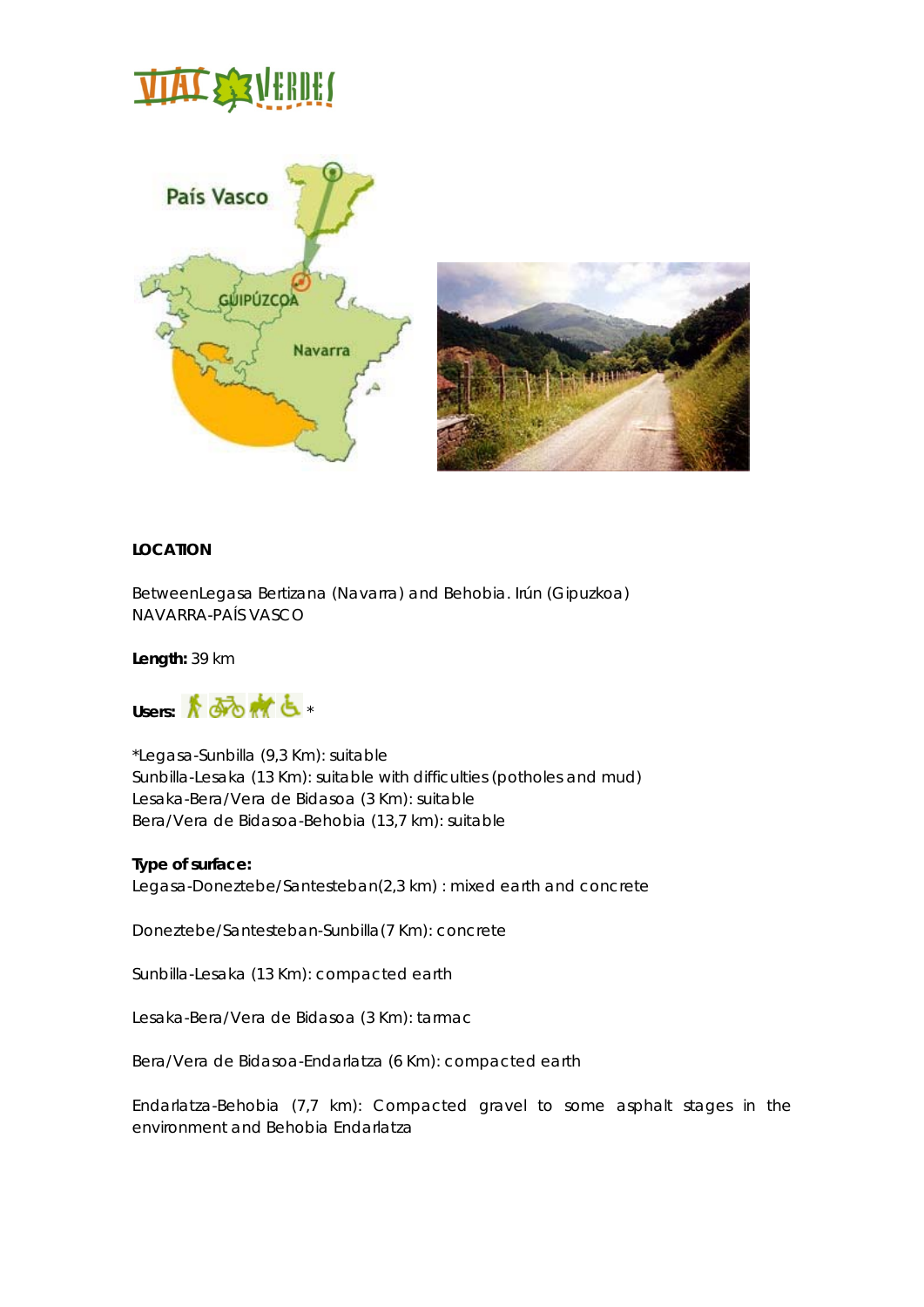

## **Natural landscape:**

Atlantic forest and river banks. Prados. Natural Park of the Lordship of Bertiz. Pyrenees and natural park Aiako Harria (Peñas de Aya)

## **Cultural heritage:**

Navarra: Urban ensembles of all peoples of the area. Rural architecture of great beauty

Irun (Gipuzkoa): Oiasso Roman Museum, Museum Butterflies of the World, and Interpretation Center Irugurutzeta calcining kilns

## **Infraestructure:**

Greenway. 7 tunnels, 2 and 1 halts mineral loading

## **Cómo llegar:**

Irun: Renfe, Madrid-Irun line; Donostia/San Sebastián Euskotren,Donostia/San Sebastián-Hendaya line

Behobia-Endarlatza-Bera/Vera de Bidasoa-Lesaka-Etxalar-Igantzi-Sunbilla-Doneztebe/Santesteban-Legasa-Nabarte-Elizondo: Bus. company La Baztanesa and La Burundesa

## **Connection:**

Pamplona/Iruña: 50 Kms. to Doneztebe/Santesteban

Donostia/San Sebastián: 28 km to Behobia (Irun)

## **Cartografía:**

National Geographic Institute Map. Escala 1:50.000 Hojas 41, 65, 90 y 91 Ministry of Development Official Road Map

More information from Greenways Guide, volume I

## **DESCRIPTION**

Km. 0 / Km. 9,3 / Km. 17,3 / Km. 24,3 / Km 31,3 / Km 33,3 / Km 34,3 / Km 37,3

Pending its future prolongation to Elizondo, the Bidasoa Greenway described here starts at Legasa, taking advantage of the gentle downward slope alongside the river Bidasoa.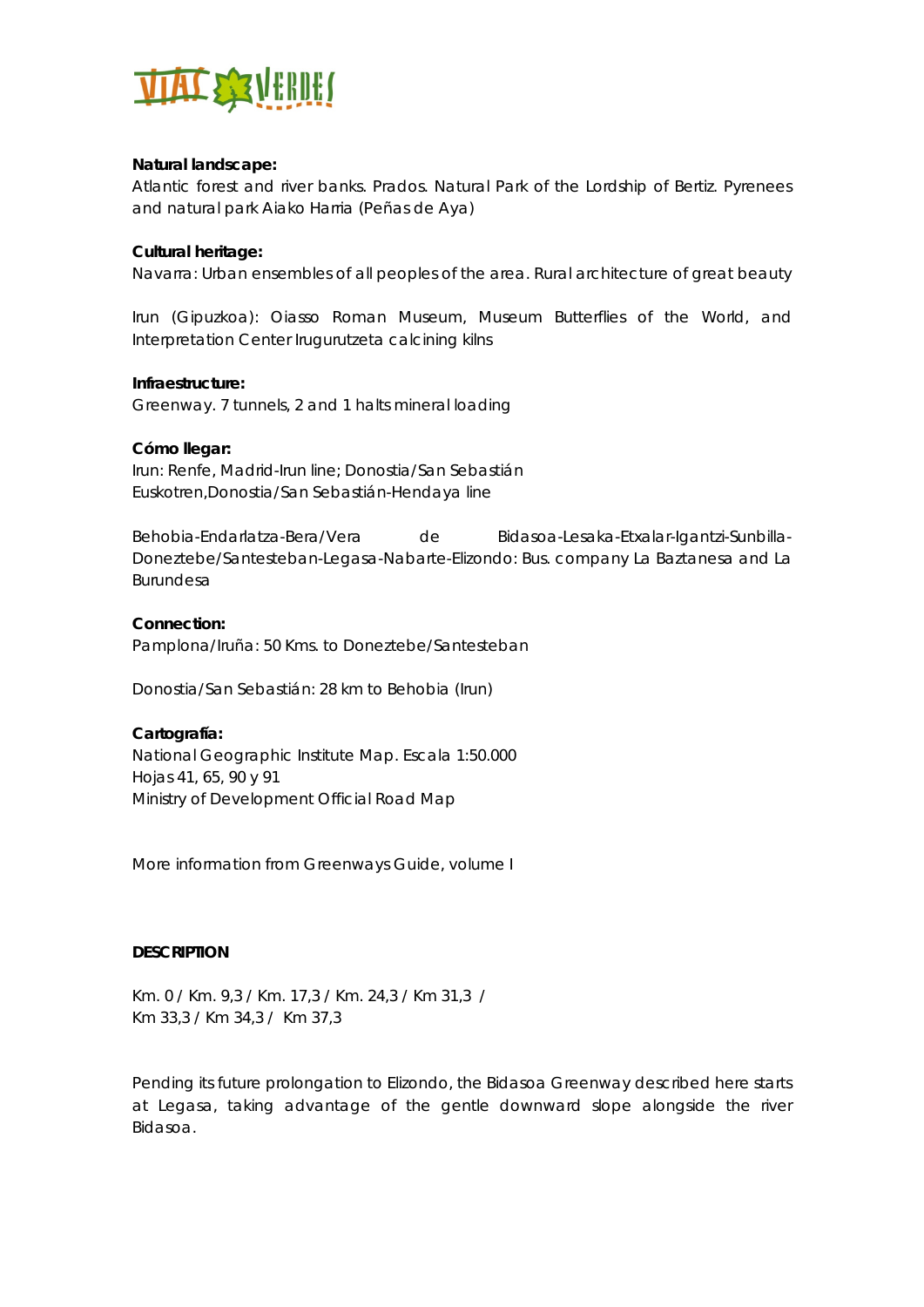

However, another very commonly used starting point is the Pausu bridge in Behobia, the border crossing point to France located at the northernmost point of our Greenway. Not for nothing is Behobia, a district of Irun, the gateway to the city of Irun proper leading us to the city of Donostia/San Sebastián and the westernmost valleys of the Navarre Pyrenees.

## **Km 0**



 The Greenway runs from Doneztebe (Santesteban) to Endarlatsa. We suggest following the route in this direction so as to benefit from the gentle descent alongside the Bidasoa.

The start of the route is easy to find, in a park on the outskirts of Doneztebe, on the left bank of the Bidasoa. Next to a bridge there is broad concreted

promenade with benches for people to sit on. Care need to be taken as the promenade is not only open to pedestrians and cyclists but also serves as an access for motor vehicles to a number of nearby properties. While motor traffic is subject to a speed limit, it is as well to be on the alert.

## **Km 9,3**

 The route passes through dense overhanging woodland and three tunnels, 15, 70 and 90m in length respectively, before arriving at Sunbilla, 7 Km from our starting point. The Bidasoa runs through the middle of the town and a magnificent medieval bridge links the two sides. We recommend that you visit this town, as well as the towns of Baztán, Bertizarana, Malerreka, and the Cinco Villas (the Five Towns,



comprising the small towns of Arantza, Igantzi, Lesaka, Etxalar and Bera), with their typical stone houses and windows adorned with flowers.

After Sunbilla, the Greenway enters a section in which the mountains begin to press in on the river. The concrete pavement ends 2 Km from the town and gives way to a dirt track, although the surface is still of a good quality. This section includes a 208m curved, unlit tunnel: we recommend carrying a torch. The Bidasoa is never more than a few metres from our route. Every so often there are small dams feeding hydroelectric power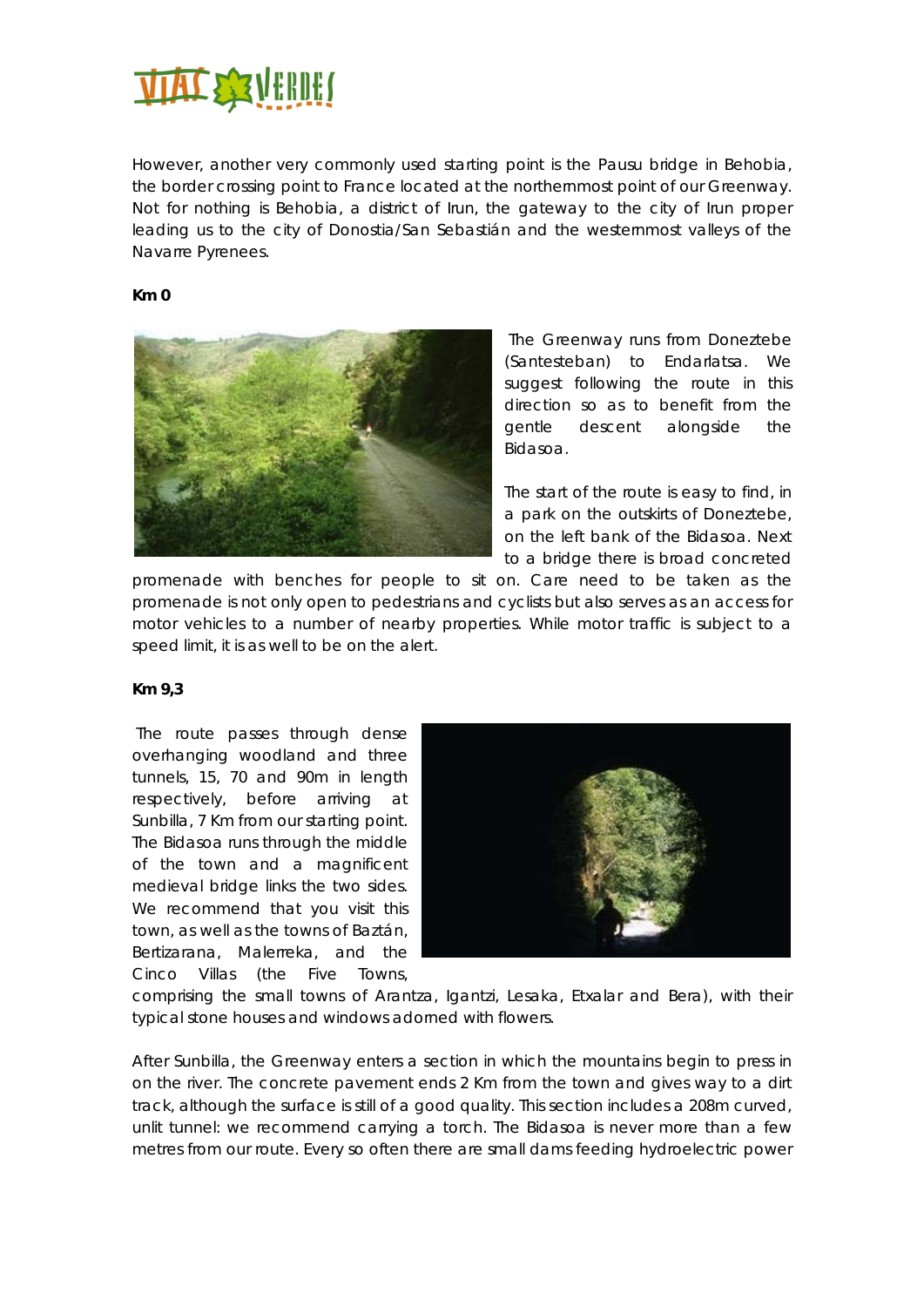

plants. "Fish ladders" have been built so that these dams do not prevent fish from swimming upstream.

## **Km 17,3**



 On the opposite bank to the busy main road, the Greenway makes its peaceful way through meadows and woods to Bera (Vera de Bidasoa), without passing through any intervening towns or villages. At Km 15 some isolated ruins mark the site of the former Igantzi (Yanci) railway station, now home to tons of wood chips from a nearby sawmill.

The trail now heads towards the Cruce de Lesaka (Lesaka Crossroads, Km 21) passing through another tunnel (the Onbordi tunnel) which is 160m long and is equipped with lighting. The Cruce de Lesaka area, previously home to Lesaka's railway station, has been affected by the arrival of a service station and a truck park, though the impact on the surroundings is partly offset by the presence of a pleasant restaurant.

After the Cruce de Lesaka, and after passing through another tunnel (120m long, curved, and also equipped with lighting) we find ourselves once again on tarmac. An old fountain and a fortified bunker that once stood guard over the banks over the Bidasoa (accessed via a small tunnel leading directly off our Greenway) provide interesting distractions as we make our way through areas of great natural beauty. The route takes us past a number of footbridges spanning the river before we reach a point where the trail intersects the Bera bypass. We need to join the bypass on its service road, and travel some 100m in a northerly direction until we reach the turn-off for the town. We need to take this turn-off, but immediately, before reaching the bridge, we make a left turn that takes us back on to the old railway track.

#### **Km 24,3**

 At Km 22 we reach the town of Bera, home to the Baroja family of writers and publishers. The town centre of Bera, situated on the far side of the medieval San Miguel bridge spanning the Bidasoa river, is of outstanding beauty; every balcony and window is adorned with flowers

Three kilometres later we are back on a dirt track and enter one of

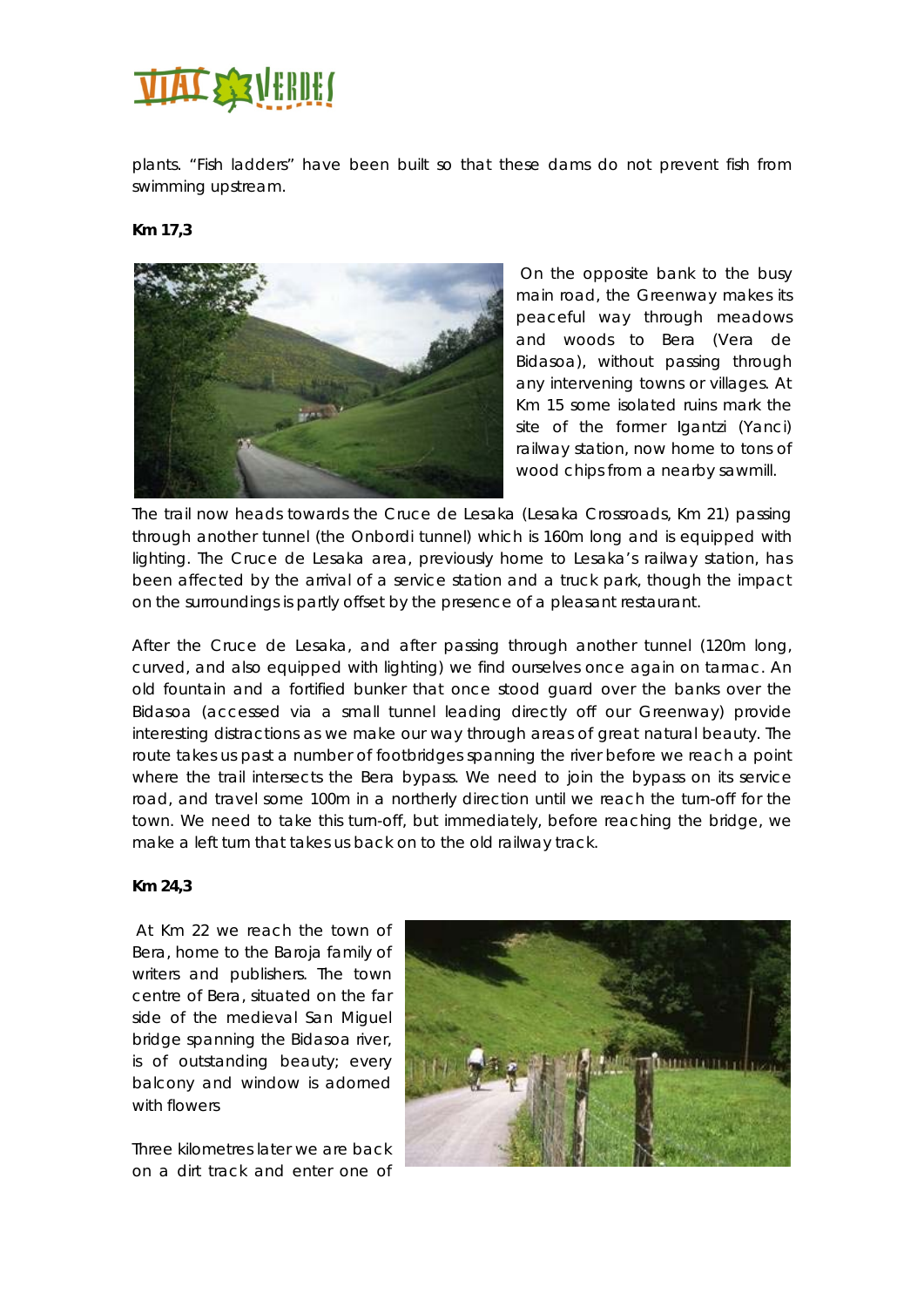

the most spectacular sections of the line: the run into Endarlatsa. Here the Bidasoa river narrows once again, and the steepness of the escarpments forces the railway line into a series of tunnels. A total of five tunnels were built in all, the longest of which is a curved bore 195m in length. Another is open on the side giving on to the river, creating a curious but somewhat hazardous viewing balcony over the Bidasoa. At Km 28 we reach the Endarlatsa bridge. From here until the mouth of the river the Bidasoa marks the border between Spain and France and so the main road crosses over to the Spanish side of the river and runs parallel to the railway line. This bridge is where we suggest you end your journey. For a few more kilometres it is still possible to discern some parts of the former railway line, but repeated encroachments on to the route make it impracticable. Irún is just 10 Km away, but if you want to get there you will need to go by road and take the utmost precautions. If you still feel like doing some more kilometres we recommend that you press on to Hondarribia (Fuenterrabía), a seaside town with a splendid historic town centre.





 The Greenway starts its journey through Guipúzcoa at Endarlatsa (Km 31.3), and from this point until its end at Behobia the Greenway forms part of Route 7 (Bidasoa Valley) of the Cycle Path Network of Guipúzcoa which now boasts 166 km of completed cycle paths of the 439 km planned. This section of Greenway was built by the Guipúzcoa Provincial Government which is also responsible for its operation and maintenance.

Endarlatsa is a tiny village comprising a couple of old country houses which mark the border between Navarre and the Basque Country. Endarlatsa was a landmark station

of the old railway line. The original tren Txiquito (little train), the forerunner of the Bidasoa railway, started its existence here. The English mining companies which operated in the area set up their centre of operations at Endarlatsa, where they had permanent mineral ore handling, loading and unloading facilities. Such was the importance of the place that at one time there was a Endarlatsa Apeadero, though oddly it was located in the province of Navarre. The building, still in a good state of



repair today, can be seen on our left before we pass under the arch of the bridge under the old road.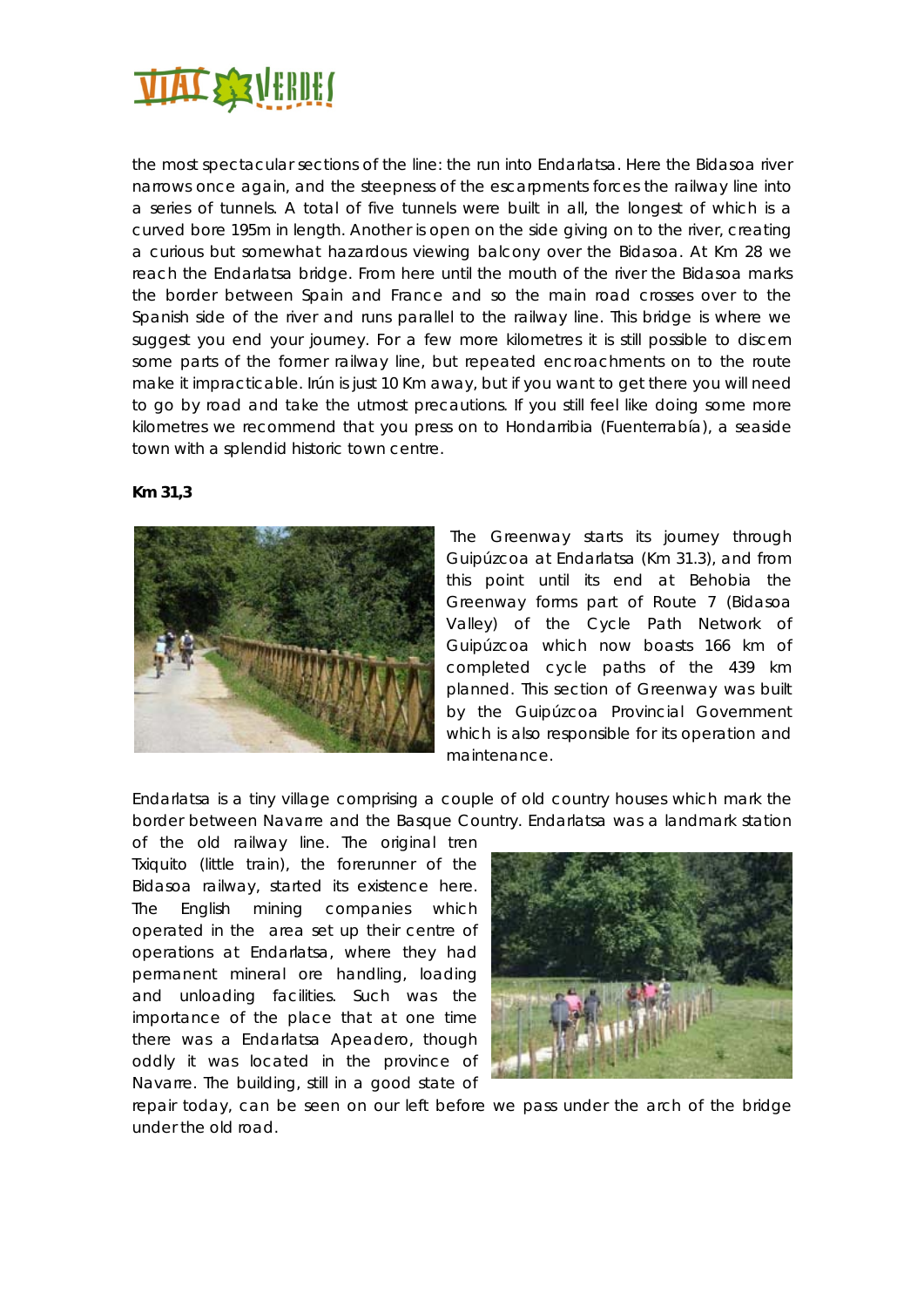

Endarlatsa was also a strategic point. Its name is closely linked to a defensive tower, still standing, and the bridge which used to cross the Bidasoa. Because from this point until it reaches the sea, the river forms a natural frontier with France, which is why the new and the old N-121-A roads, and the historical Way of St James, switch to the other side of the river and join the railway on the Spanish bank of the Bidasoa.



 After crossing the border between Navarre and the Basque Country we enter the Aiako Harria Natural Park (Peñas de Aya). The park is not only of a singular beauty with its rocky heights, but it is also interesting from a geological viewpoint, since it is the only granite massif in the Basque Country and is the oldest formation in the region. In this section of Greenway, developed by the Guipúzcoa Provincial Government, the mountains encroach less and the water

meadows along the valley floor are broader. But with only one valley side to choose from, the old road occupied the rail bed. Not so the new road, which has been built a step higher up the valley side. The encroachment by the old road has meant that an alternative route had to be found, very close to the river's lively current. Thus a short incline takes us down to a tarmacked path which, very gradually drops down parallel to the stone embankment bearing the old road.

Just after the comfortable tarmac runs out, the Greenway abandons the river for a short while and crosses a flat, open meadow. From here we can fully appreciate the mountainous landscape which surrounds us, since before to our left our view was curtailed by the side of the valley and the only view we had was of the French side. Many Spaniards crossed to that far bank to escape from hunger or repression, although the Bidasoa has been crossed clandestinely in the past in both directions.

## **Km 33,3**

 Rounded rock formations crowd the Bidasoa from the French Osinkocelaia and the Spanish Pagogaña mountains, causing the river course to become narrow and sinuous. The previous water meadow disappears and at a sharp bend in the river we come across the San Miguel Apeadero (33.3 km), clearly identified by two large signs. It is a tall, now abandoned building fronted by a large forecourt lined with majestic plane trees providing ample shade. The new route gives



us a good view of how the river begins to flow more rapidly. Small rapids and a river bed of large pebbles make up a circuit in which hanging bars provided a fun slalom course for canoeists.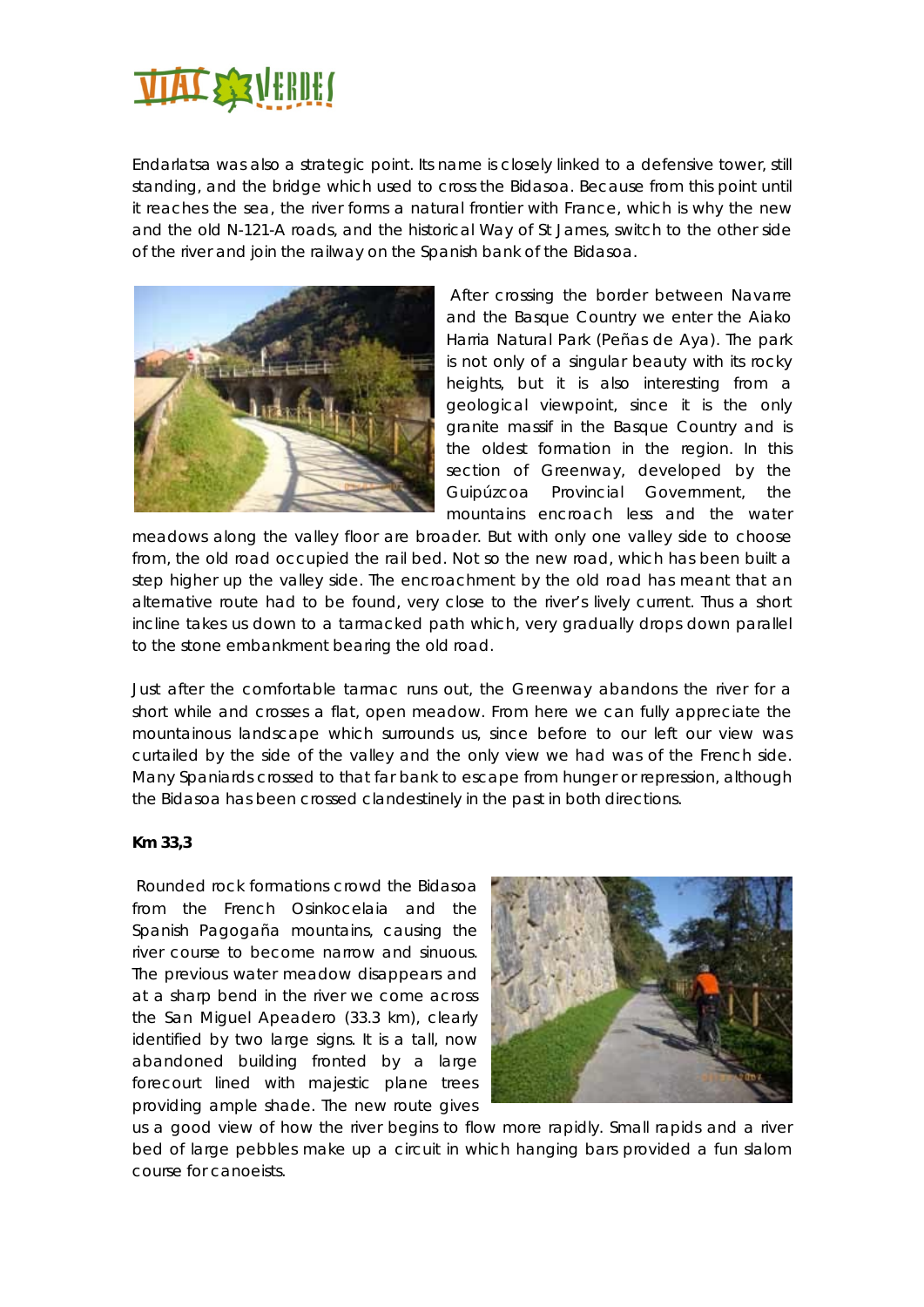# **TIAT SEVERIE!**



 The San Miguel station building today turns its back on the traveller since the train used to pass on the side we cannot see. The main facade and the loading facility which used to fill trains with mineral ore extracted further up the hillside are not visible to Greenway users. In order to exploit the important mining district of San Fernando, the Ferrocarril de las Tres Coronas railway was built, which is the name given to the Peñas de Aya (Aiako Harria) crags on the French side. The train started out

from Aireko Palazioa, a spectacular railway house with a canteen and accommodation for railway workers which would later come to be known as the Palace of the Englishmen. At a height of about 500 m, it ran for a 5 km long flat section to Mount Pagogaña, where the two large inclined planes of San Miguel and Txaradi were sited, and onwards to the San Miguel Apeadero. The wagons used to be lowered down the inclined plane before being unloaded onto a plate supported by four iron pillars and fitted with screens (sieves) through which the ore pass before being loaded onto the Bidasoa railway wagons.

100 metres further on, at the foot of the Laminarri viaduct, two barriers bar the way to motor vehicles and force cyclists to slow down. A spectacular gorge rises above the viaduct carrying the new road, reaching the top of Mount Pagogaña where we can see the remains of a fort severely damaged by the bloody fighting of the Civil War. Pagogaña Fort used to form part of a modest defensive line, without artillery, built after the last Carlist War (1872-1876), which included the Endarlatsa and Pika towers.

After the barriers the Greenway once again runs parallel to the old road, now quiet, empty, and resting after the hustle and bustle of bygone days. The Greenway then dips and rises in order to regain the level of the road, where a rest area with several picnic tables occupies an elongated stretch of ground nearby (km 33.9).

## **Km 34,3**

 The mountainous valley sides once again give us more room and the water meadow broadens to form a broad area of grassland, dominated by the sheds and barns of the Lastaola farm. The Greenway and the river now separate, leaving a grassy margin between them. This strip of grassland is bordered by the river on its right and the Greenway and road on its left.



On the Guipúzcoa side the mountains are

increasingly more distant. However, on the French side they can be seen clearly; an imposing mountainous barrier formed by, from south to north, the Col des Joncs, the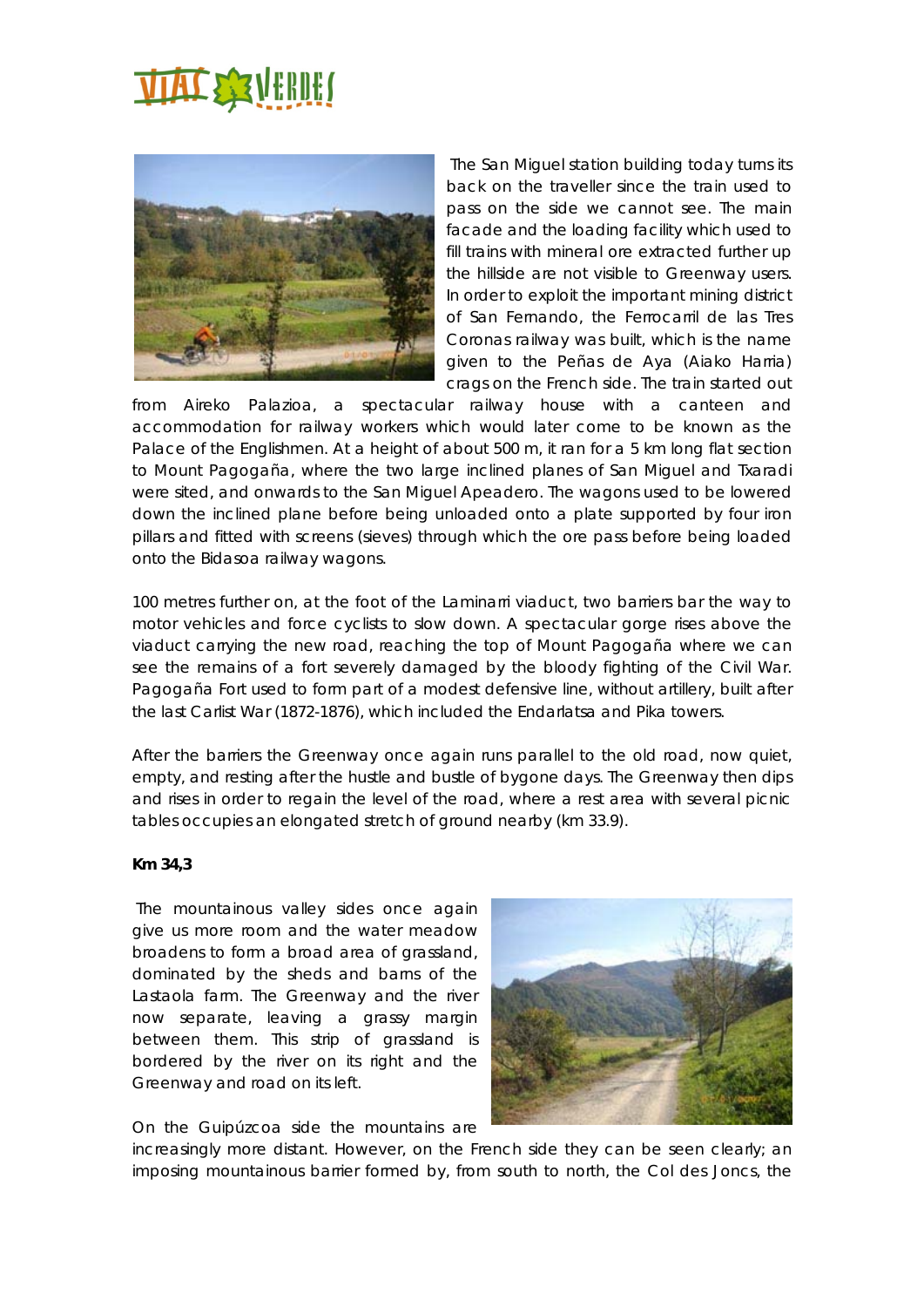

Col d´Osin (Osinkocelaia), and the Xoldokogaina. On this bank the mountains present a wild and bucolic image. The river bank is dotted with the country houses of Ihiztoki and Arroupea, painted white with details of wood and stone. The green pastureland climbs up the hillsides until it reaches the forests that cap the tops of the mountains.



 After we have travelled a short way alongside the river, on our side the valley once again opens out into a broad and flat water meadow (Km 35.4) and river and Greenway separate once more. As on the previous occasion, in between the two a flat alluvial strip remains where corn and market garden crops are grown. On the opposite bank, to our right, the high mountains give way to rolling hills on which is sited the village

of Biriatou. White houses with red wooden shutters, presided over by a church and a pelota court can be seen above the leafy riparian forest that lines the river.

At the end of this meadowland (Km 36.5), a new sharp turn to the right causes the cutbanks to be on our side and the point bars to be on the French side. The Greenway, now hemmed in by the valley side, is now cut into the slop one 'step' below the road and one 'step' above the river. With the stone embankment carrying the road on our left hand side, our views are once again limited to the French side of the river, where cropland and pasture land is dotted with country houses.

## **Km 37,3**

 The Bidasoa Greenway climbs up to the level of the road and arrives at a large roundabout with accesses to the Puntta service station and the Zaisa industrial estate. Our journey through the countryside is over and we enter the town of Irun. The final section of the Bidasoa railway has been devoured by urban development and roads. Given that following the original route of the railway is no longer an option, we take the riverside path which runs around the Irun Transportation Hub.



Contrary to what you might expect, warehouses, docks and hundreds of trucks are hidden by a screen of vegetation.

Now immersed in a riverside tunnel of dense tree and plant life, the Greenway becomes even greener. It is now a tarmacked and well lit promenade punctuated by places to fish from. With their conveniently sited benches these fishing spots make attractive viewing points from which to contemplate the placid, and now tidal, river with its green tinted rocky bed.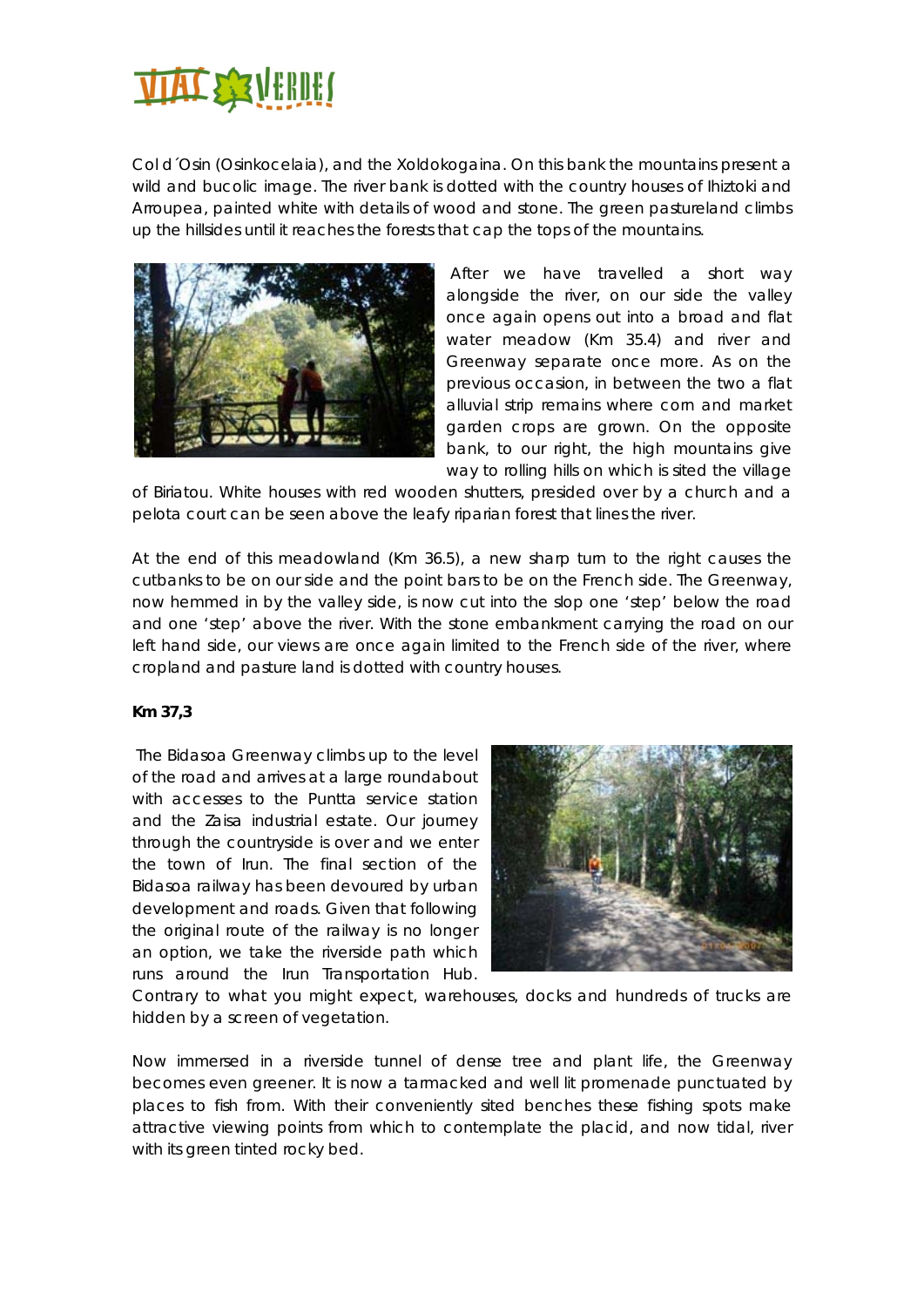

Emerging from our leafy tunnel we pass under the bridge carrying the A-8 motorway and arrive at the Pausu Bridge (Km 38.6). This bridge connects the two neighbouring countries and links Behobia with its French opposite number on the opposite bank. This could be the end of our route, but the cycle path continues onwards for a few more metres downstream, through the gardens near the Alcaldía de Sacas, a small customs office which was in operation until midway through the 19th century. The Bidasoa Greenway ends definitively near the Isla de los Faisanes (Isle of Pheasants, Km 39), an island sited in the middle of the Bidasoa river which, since the Pyrenees pact, has belonged for six months of every year by the Spanish and for the other six months by the French.

Between Behobia and the link with the Ferrocarril del Norte every trace of the Bidasoa railway has disappeared. Nothing remains of the stations of Irun-Town, situated next to the Paseo Colón bridge, Irun-Bidasoa or Mendibil in Kostorbe, where the workshops and engine sheds were located, or Arteaga, built expressly as an unloading terminal for the mining train which original belonged to the French company, Mines de Bidassoa.

An interesting aside: The French engineer Emilio Ferier built a complex system of mountain railways, inclined planes and aerial cableways to transport siderite extracted from the Meazuri, Meagorri, Aitzondo and Basakaitz mines to the calcining kilns at Irugurutzeta. The Irun town council has restored what is, without a doubt, the largest group of kilns in the Basque Country, and is planning to open an Interpretation Space for the Irugurutzeta Mining Area in what is now the silo/storehouse building. Practically the entire route of the old "French train" has been converted into cycle paths. From the Artia area we can arrive on foot or by bike to the calcining kilns. Precisely part of this route is the one used by the Tren Verde (Green Train) to reach the kilns and offer monitored visits around the complex. The train leaves from Irun every Sunday in the spring and summer.



When we arrive at the outskirts of Irun it is no longer possible to follow the original path of the railway, so instead we take the Camino de la Bahía towards the Pausu bridge. Here we link up with the 14 km cycle path which runs through the French town of Hendaye and the Guipúzcoan towns of Irun and Hondarribia/Fuenterrabía. It starts at the Chateau D'Abbadie in Hendaye and reaches the Higer lighthouse in Hondarribia/Fuenterrabía, after running

around both sides of the Bidasoa-Txingudi bay.

The town of Hondarribia/Fuenterrabía has a beach and a magnificent historic town centre. From here we can climb the infernally steep slope up Mount Jaizkibel. At the top there are several watchtowers which now serve as viewing points from where, on days without mist, we can enjoy an exceptional view of the mouth of the river. A superb end to our journey.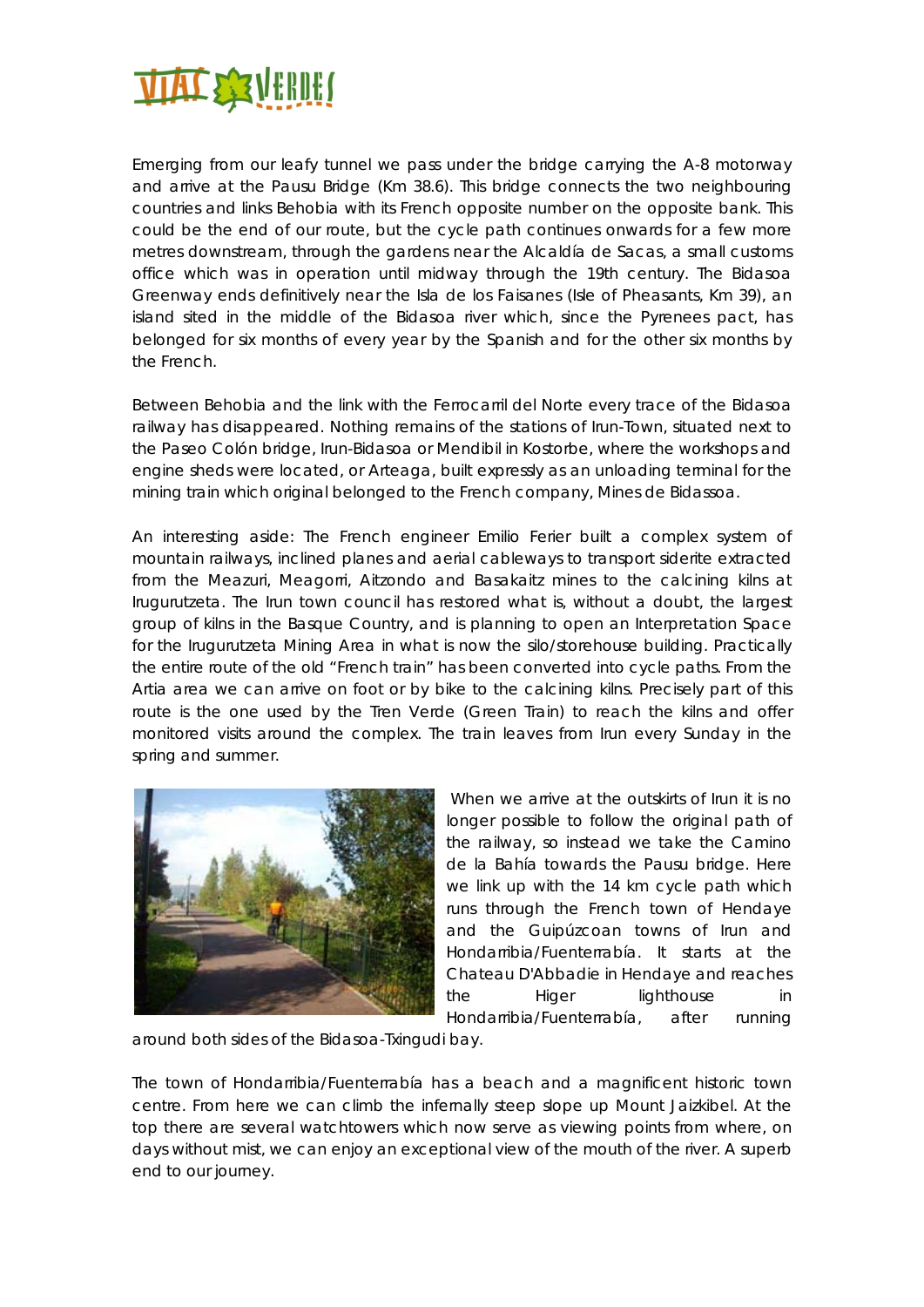

 At the Pausu bridge we can also link up with the Eurovelo 1 route. The European project known as Eurovelo is a network with 12 long distance routes which enable users to cycle across Europe. Eurovelo 1 or the Atlantic Coast Route, between Norway and Portugal, will enter Spain at Irun to link up with the Way of St James in Navarre. The initial work on Eurovelo 1, scheduled for 2011 and 2012, will consolidate the section between the French village of Guethary and the Navarre town of Doneztebe/Santesteban, making use of part of the Bidasoa Greenway. The route will also make use of the landmark customs building in Irun. It will be refurbished as an interpretation centre offering information about the Eurovelo 1 route itself, the Atlantic Pyrenees (a French department), Guipúzcoa and Navarre. As a result of the



preliminary work carried out on Eurovelo 1, the Bidasoa Greenway will be significantly improved between Irun and Doneztebe/Santesteban.

#### **MAPS**



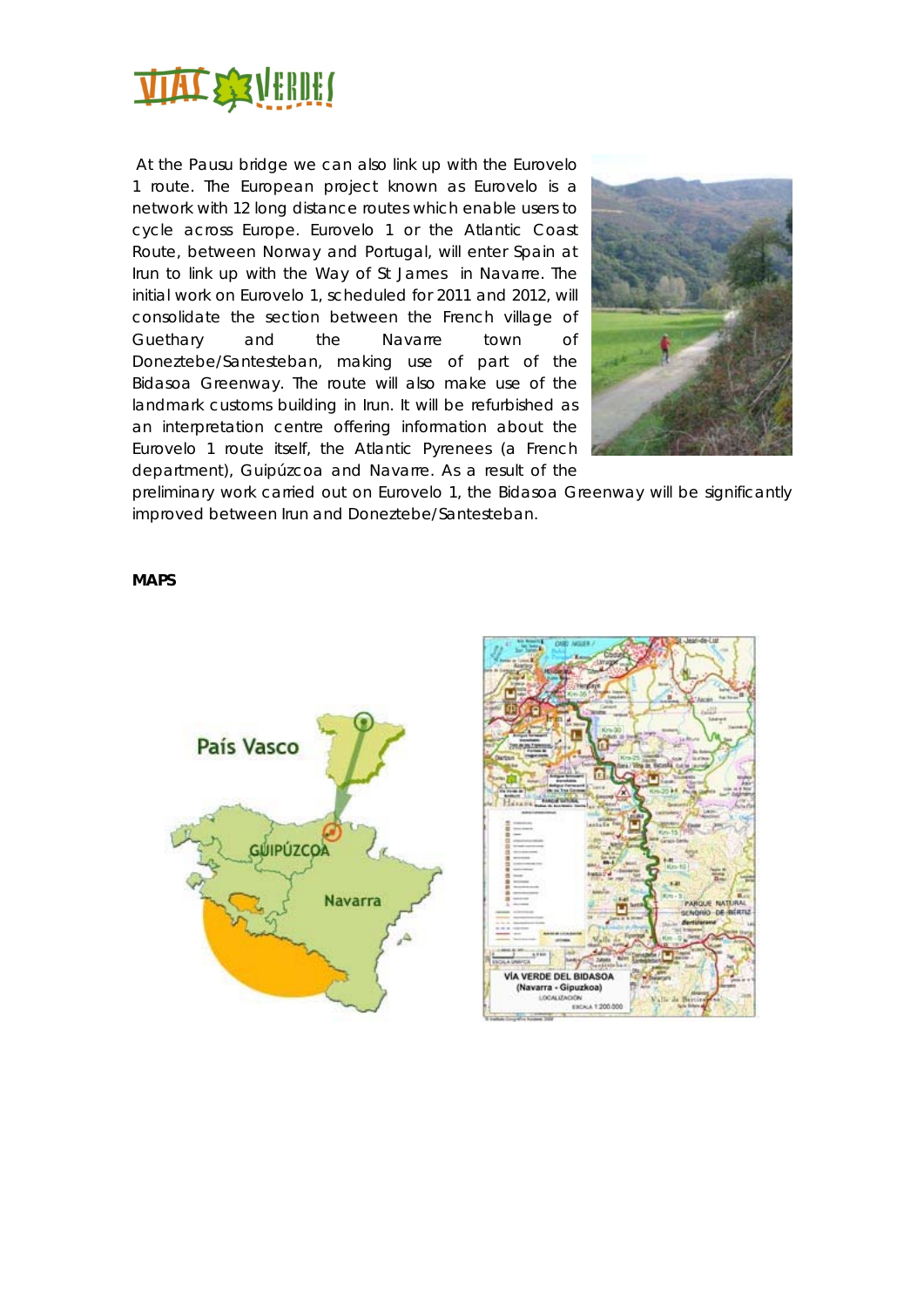## **TITT SEATHERS**

**PROFILE** 



## **RAILWAY HISTORY**



El ferrocarril del Bidasoa nació de forma modesta como tren minero para comunicar Irún con la zona minera de Endarlatza. Esta primera línea de 10 km, concedida en el año 1888, fue ampliada en 1916 hacia la cabecera del río hasta Elizondo. Estos 41 km constituían sólo una parte de un vasto proyecto que planteaba su conexión, desde Doneztebe, con la capital navarra.

Finalmente, la ruta se redujo al tramo Irún-Elizondo, remontando las orillas del Bidasoa hasta la capital del Baztán. Su modesta existencia sólo se vio interrumpida por las graves riadas del año 1953 que, al igual que sucedió con el ferrocarril del Plazaola, arrastraron parte de la vía. A pesar de que fue repuesta, fue definitivamente clausurada la Nochevieja del año 1956.

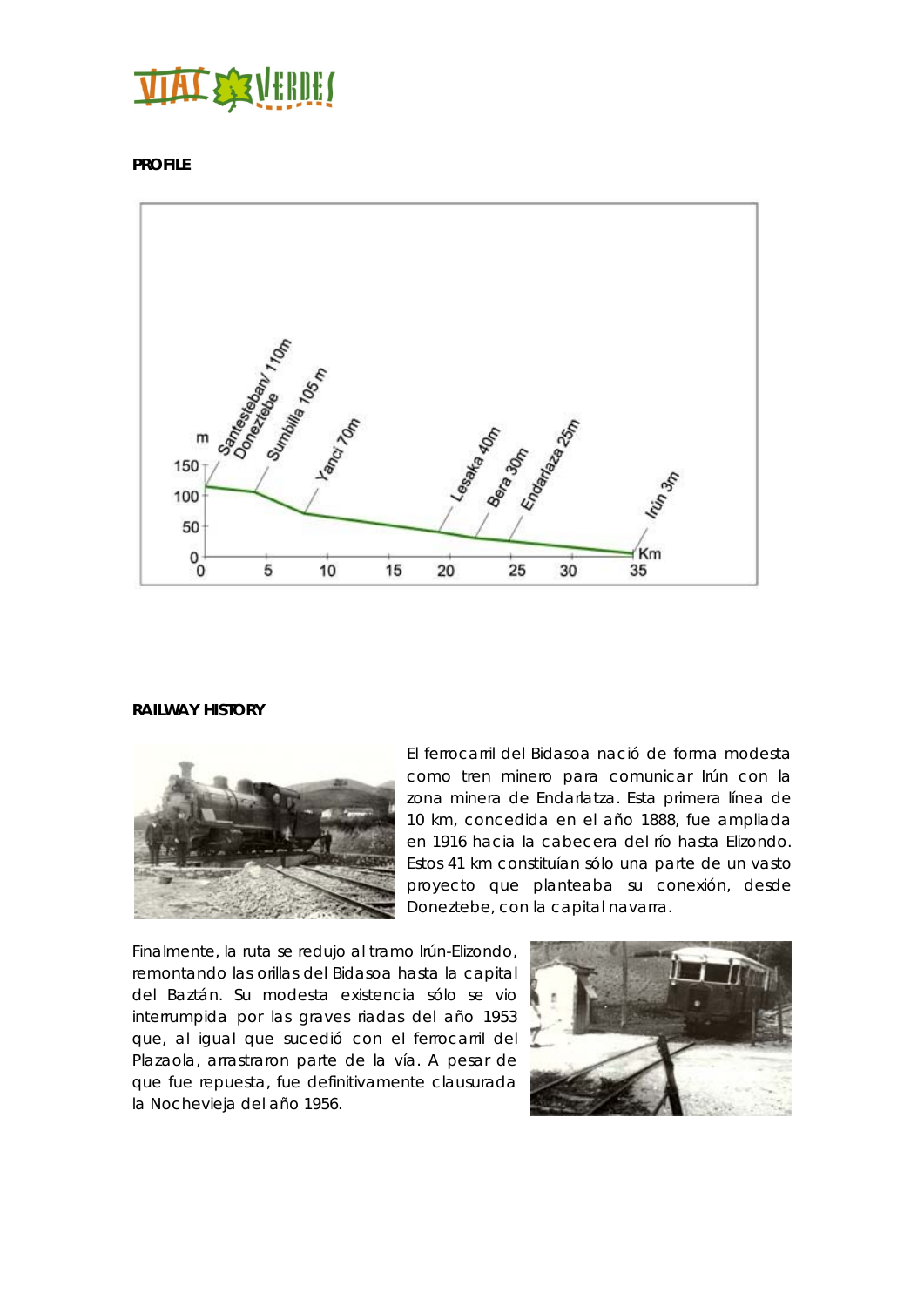

## **INTERESTING DATA**

- 1. Festivals and holidays
- 2. Accommodation
- 3. Eco-tourism
- 4. Managing Authority
- 5. Town Councils
- 6. Emergencies
- 7. Coaches & buses
- 8. Railway



## **Festivals and holidays**

Legasa (Bertizarana) September 5 Fiestas patronales de Santa Leocadia

**Sunbilla** August 11 Fiestas patronales de San Tiburcio

**Igantzi** September 29 Fiestas patronales de San Miguel

Last Sunday in September Artzain Eguna (Día del Pastor)

Irún June 30 San Marcial

First Saturday of August Euskal Jira

## **Accommodation**

Doneztebe/Santesteban Hostal Santamaria Tel. 948 45 00 43

Hostal Ameztia Tel. 948 45 17 10/ 45 00 28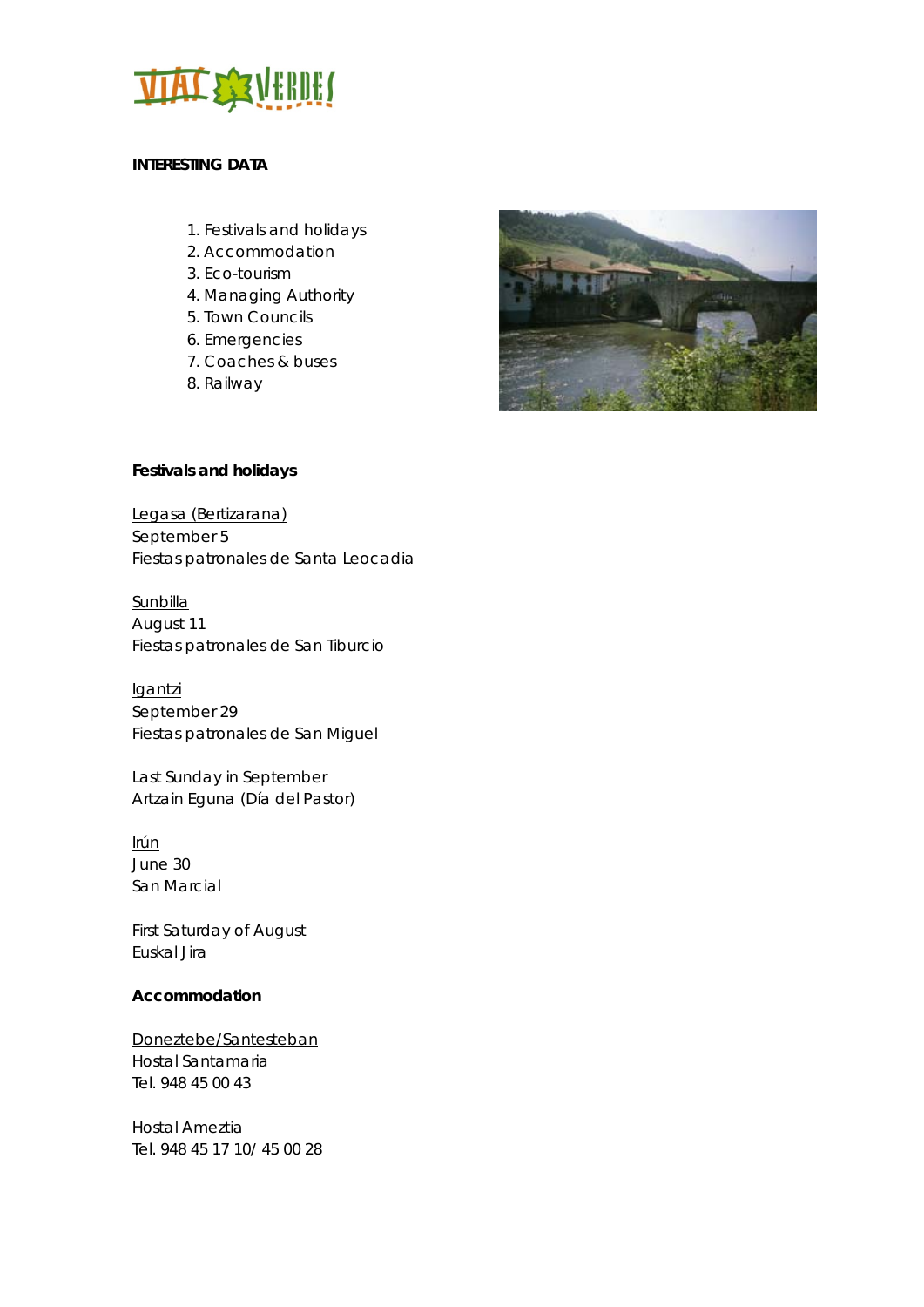

Casa Rural Críspola Tel. 948 45 05 64

Casa Rural Ibarttiki Tel. 948 45 16 96 / 637 98 56 82.

**Sunbilla** Casa Rural Aroztegui Tel. 948 45 16 17

Casa Rural Martintzenea Tel. 948 45 05 16

Casa Rural Urristibil Tel. 948 39 30 46

Lesaka Hotel Bereau Tel. 948 62 75 09

Albergue Matxinbeltzenea Tel. 948 63 77 96/62 75 73

Venta Etxalar Tel. 948 63 50 00

Hostal Ekaitza Tel. 948 63 75 59

Hostal Onbordi Tel. 948 63 73 95

Casa Rural Alan-zahar I,II y III Tel. 948 63 78 62 / 678 85 50 56 www.alan-zahar.com

Bera Hostal Zalaín\* Tel. 948 63 11 06

Casa Rural Erreteneko Borda (Beñi Telechea) Tel. 948 63 01 54

Casa Rural Iratxeko-Berea (Mª Josefa Bengoetxea) Tel. 948 63 10 49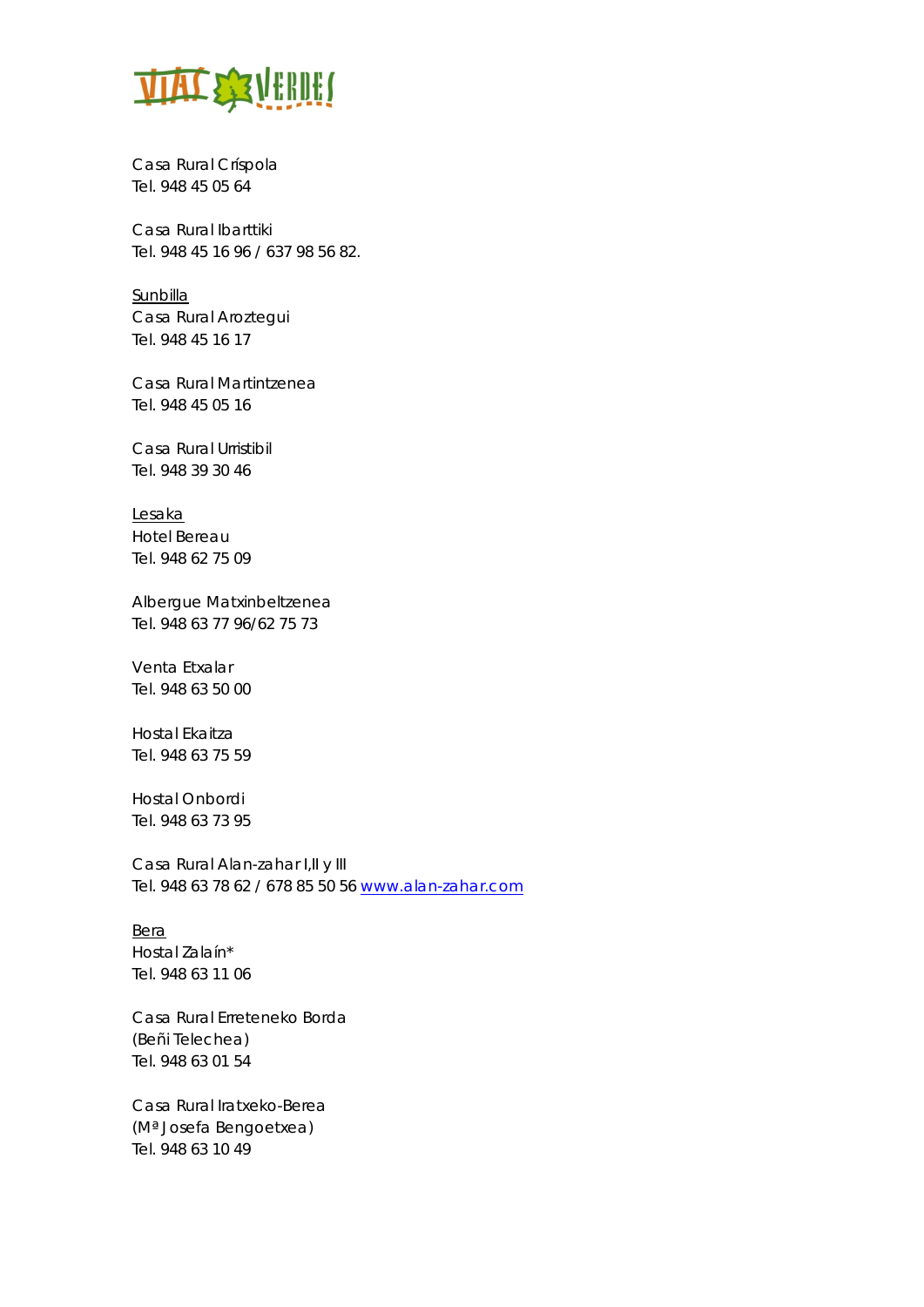

Casa Rural Olaseneko-Borda Tel. 948 38 70 61

Casa Rural Alkeberea Tel. 948 63 05 40 Igantzi Casa Rural Bidalenea Tel. 948 63 78 96

Narbarte Albergue B.K.Z. Tel. 948592322 www.navarraaventura.com

Irún (Gipuzkoa) Hotel Alcázar \*\*\* Tel. 943 620 900 www.hotelalcazar.net

Hotel Tryp Urdanibia \*\*\* Tel. 902 144 440 www.es.solmelia.com

Hotel ETH \*\*\* Tel. 943 634 100 www.hoteleth.com

Hotel Atalaia \*\* Tel. 943 629 433 www.hotelatalaia.com

Hotel Aiana \* Tel. 943 635 700 www.hotelaitana.com

Hotel Ibis Irun\*\* Tel. 943 636 232 www.ibishotel.com

Hostal Lizaso \*\* Tel. 943 611 600

Pensión Bidasoa \*\* Tel. 943 619 913

Pensión Bowling Tel. 943 611 452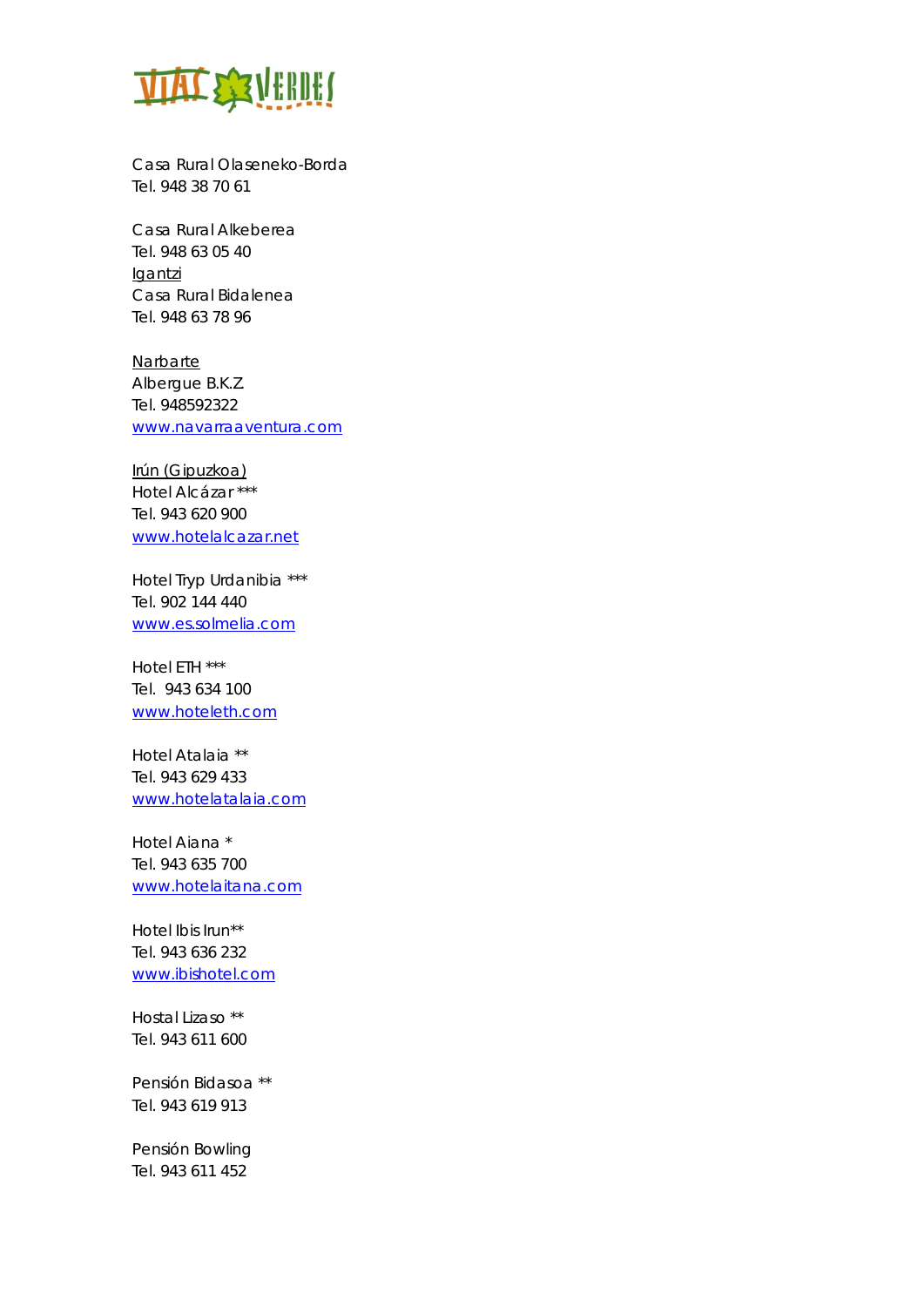

Pensión Europa \*\* Tel. 943 622 144 www.pensioneuropa.com

Pensión Gema Tel. 943 615 091/ 666 172 552

Pensión Los Fronterizos Tel. 943 619 205

Pensión Mari Carmen Tel. 943 612 379

Pensión Matxinbenta \* Tel. 943 630 264

Agroturismo Antxotegi Tel. 943 622 139 www.casaantxontegi.net

Agroturismo Caserío Gure Ametsa Tel. 943 633 968/660 981 561 www.caseriogureametsa.com

Agroturismo Eizaguirre Tel. 646 156 398/605 769 029 www.caserioeizaguirre.com

Agroturismo Mendiola Tel. 943 629 763/637 940 883; www.nekatur.net/mendiola

Agroturismo Palacio San Narciso Tel. 943 635 379/629 490 315 www.encomix.es/nekazal/bidasoa.htm

Albergue de Peregrinos de la Asociación Amigos del Camino de Santiago de Irún Tel. 943 624 185/635 743 774 www.euskalnet.net/jmira/caminosantiago

Albergue Municipal Martindozenea Tel. 943 621 042; www.irun.org/albergue

### **Bycicle rental**

Bertiz BTT (Doneztebe/Santesteban. Navarra)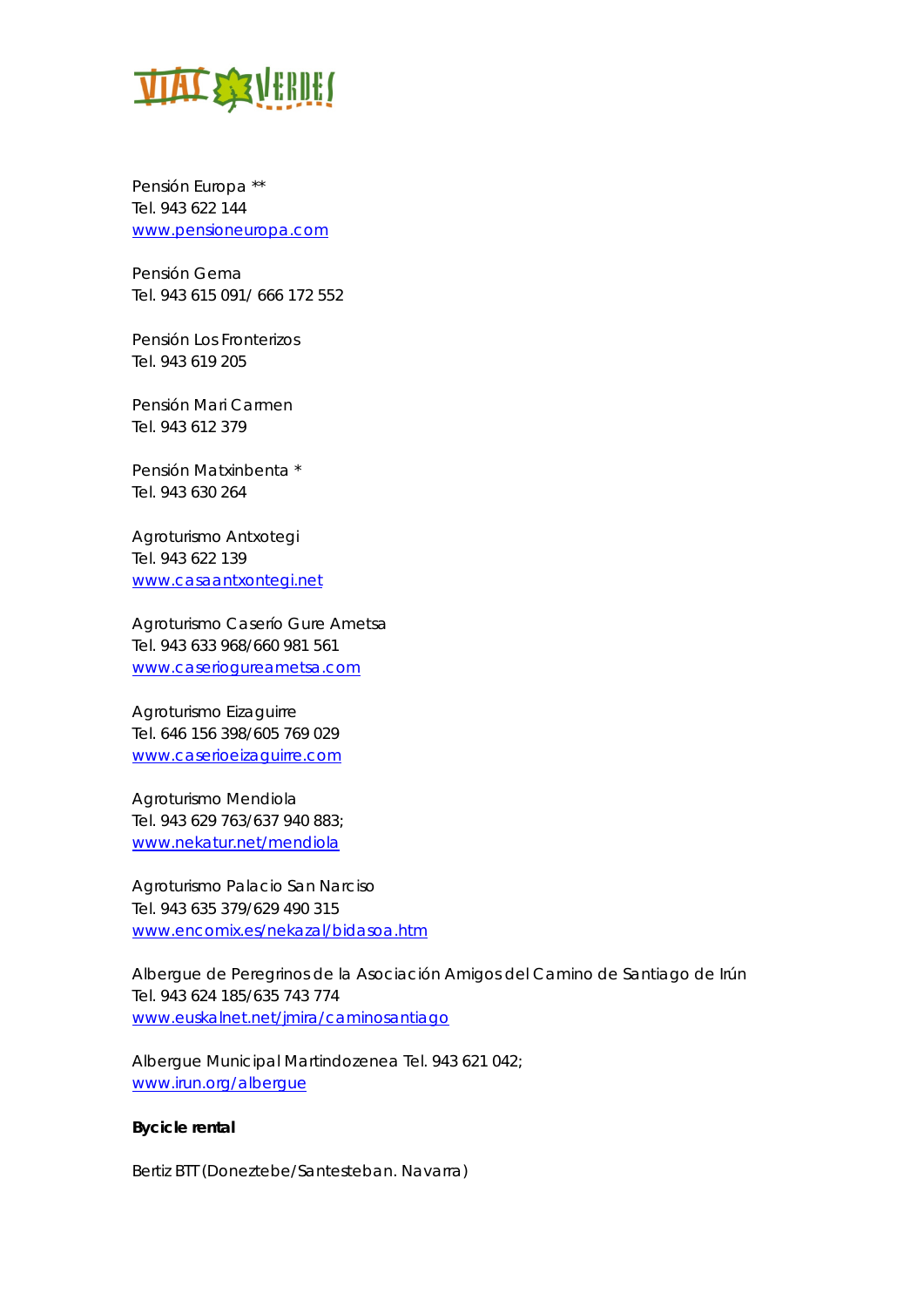

Btt Center: rental and bicycle routes. Tel. 948 450 028 www.bertizbtt.com

Leutza Adventure (Doneztebe/Santesteban) Bicycle rentals, and adventure sports segwey Tel. 620 379 642 www.leurtza.com

Mandaniki (Bera/Vera de Bidasoa) Bike rental and guided tours Tel. 626 883 339

## **Eco-tourism**

Bidasoa Kultur Zerbitzua (Narbarte.Bertizarana. Navarra) Tel. 948 592 322 www.navarraaventura.com; bkz@navarraaventura.com

Irun Tourist Office Tel. 943 020 732 www.irun.org

Behemendi. Donostialdea and Bidasoa Rural Development Association (Gipuzkoa) Tel. 943 490 219 behemendi@euskalnet.net

Green train (Gipuzkoa) tourist train between Irun and ovens Irugurutzeta Tel. 943 420 219

## **Managing Authority**

Consorcio Turístico de Bertiz Centro de Turismo Rural 31720 Oieregi - Navarra Tel: 948 59 23 23 -- Fax: 948 59 22 75 e-mail: bertiz@consorciobertiz.org Web: www.consorciobertiz.org

Bidasoa Activa. Agencia de Desarrollo del Bidasoa (Gipuzkoa) Agencia de Desarrollo Comarcal Minatera 9, Puerto Deportivo 20280 Hondarribia – Gipuzkoa Tel. 943 64 54 58 e-mail: turismo@bidasoa-activa.com Web: www.bidasoaturismo.com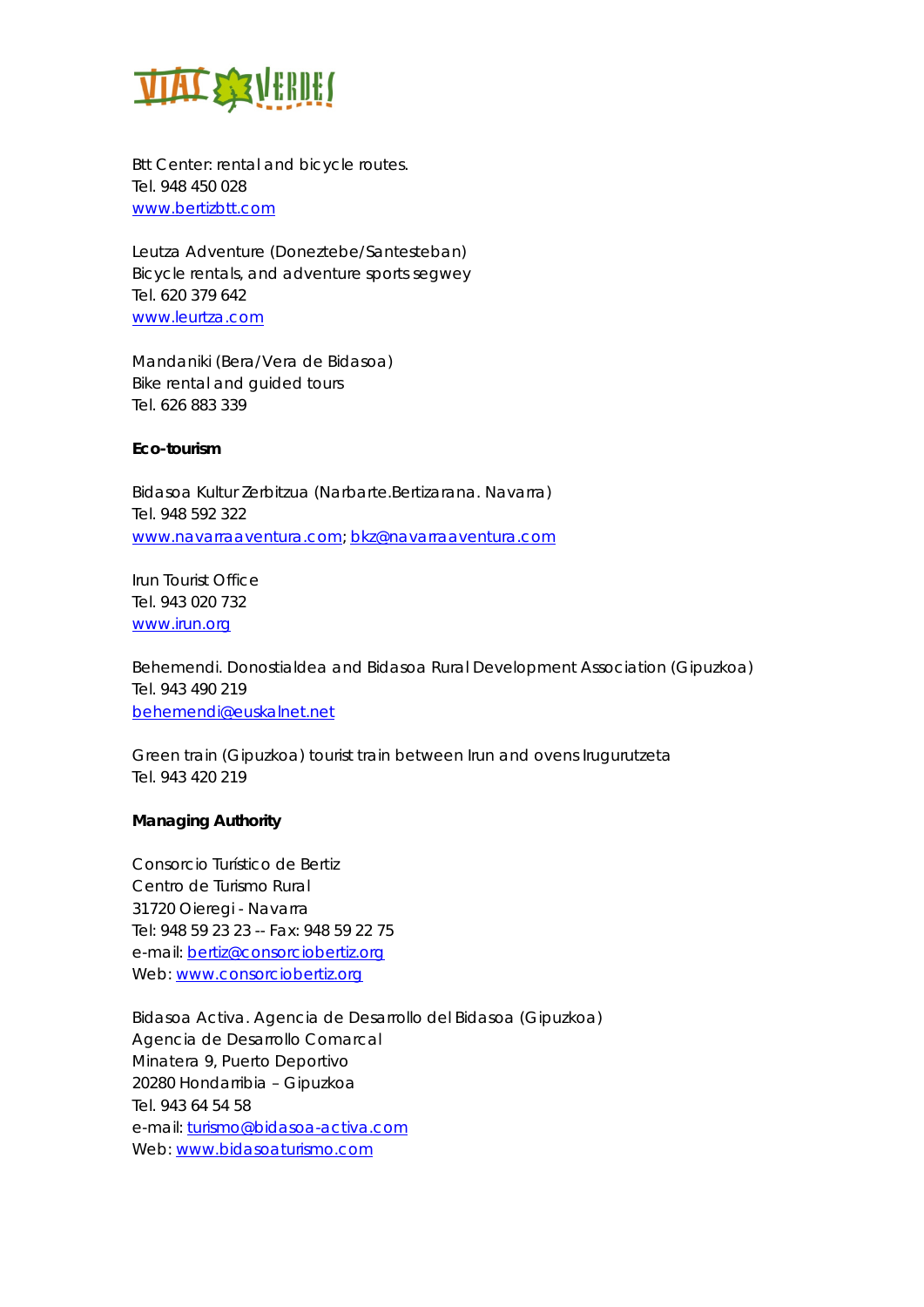

Dirección General de Medio Ambiente. Diputación Foral de Gipuzkoa Plaza de Guipúzcoa, s/n. Planta baja 20004 Donostia/ San Sebastián Tel: 943 112 945 Fax: 943 431 427 Web: www.gipuzkoa.net

## **Town Councils**

Bertizarana (Legasa) Tel. 948 59 20 18 www.bertizarana.net

**Sunbilla** Tel. 948 45 00 71

Igantzi Tel. 948 63 77 81 www.igantzi.es

Etxalar Tel. 948 63 50 05

Irún Tel. 943 505 152 www.irun.org

## **Emergencies**

EMERGENCIES: Tel. 112 GUARDIA CIVIL: Tel. 062

## **Coaches & buses**

La Baztanesa. Tel. 948 58 01 29. Líneas Donostia/San Sebastián-Elizondo-Pamplona. www.labaztanesa.com www.autobusesdenavarra.com

La Burundesa. Tel. 943 462 360; www.laburundesa.com Línea Irun- Pamplona

La Bidasotarra. Tel. 943 616 763. Línea Donostia/San Sebastián-Lesaka-Pamplona www.autobusesdenavarra.com